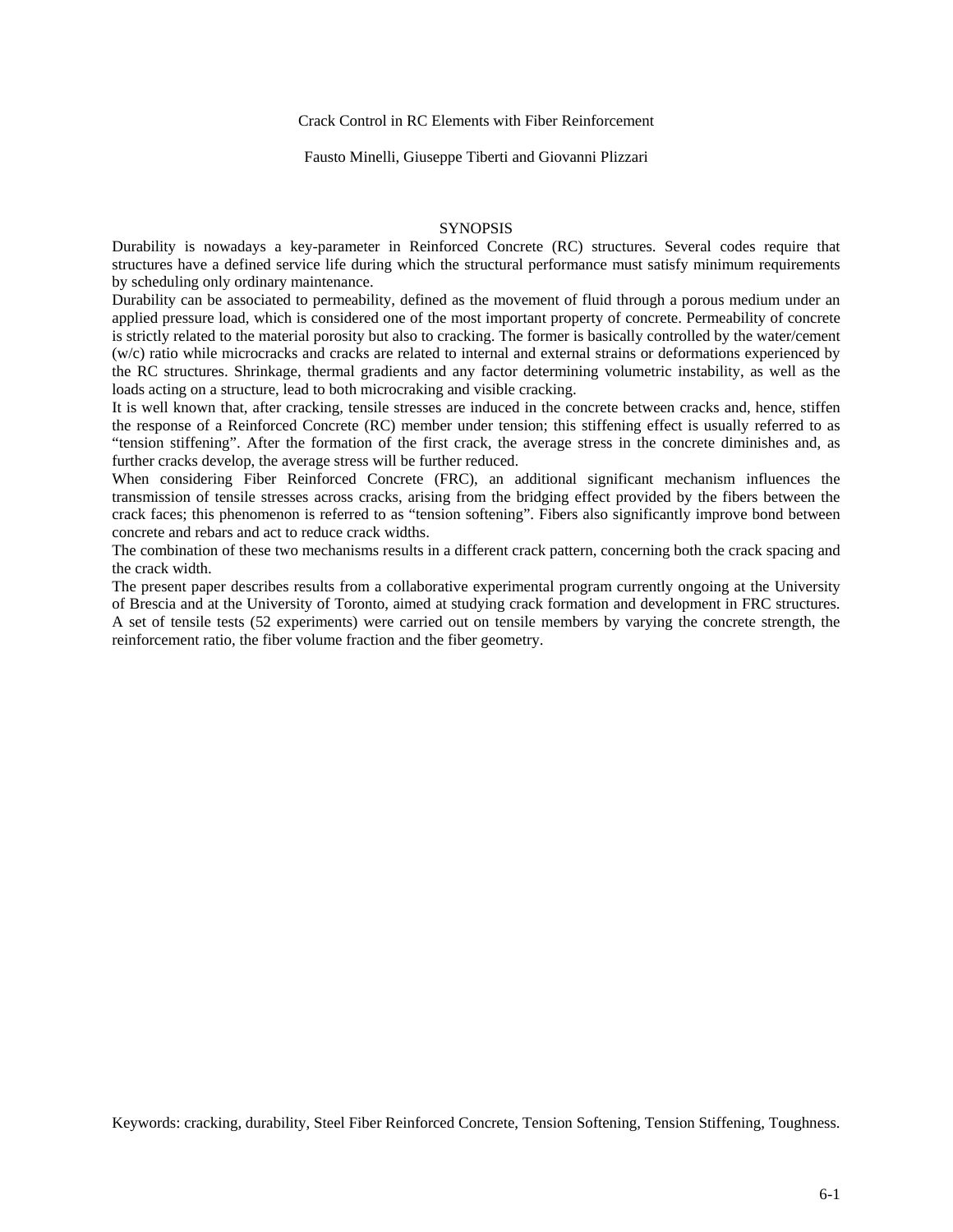# Biography:

Fausto Minelli is an Assistant Professor of Structural Engineering in the Department of Civil, Architectural, Environmental and Land Planning Engineering of the University of Brescia. He received his Ph.D. in Structural Engineering in 2005 and his BSc in 2001, both from the University of Brescia. His interests include shear behavior of lightly transverse reinforced beams, high performance concrete, fiber reinforced concrete and nonlinear analyses of reinforced concrete structures.

Giuseppe Tiberti, is a Research Assistant of Structural Engineering in the Department of Civil, Architectural, Environmental and Land Planning Engineering of the University of Brescia.He received his Ph.D. in Materials for Engineering in 2009 and his BSc in 2004, both from the University of Brescia. His interests include tunnel linings made by precast segments in fiber reinforced concrete, concrete pavements and nonlinear analyses of reinforced concrete structures.

ACI member Giovanni A. Plizzari is a Professor of Structural Engineering, Department of Civil, Architectural, Environmental and Land Planning Engineering of the University of Brescia. His research interests include material properties and structural applications of high-performance concrete, fiber-reinforced concrete, concrete pavements, fatigue and fracture of concrete, and steel-to-concrete interaction in reinforced concrete structures.

# **INTRODUCTION**

Durability is nowadays a key-parameter in Reinforced Concrete (RC) structures. Several codes require that structures have a defined service life during which the structural performance must satisfy minimum requirements by scheduling only ordinary maintenance.

Durability can be associated to permeability, defined as the movement of fluid through a porous medium under an applied pressure load, which is considered one of the most important property of concrete [1]. Permeability of concrete is strictly related to the material porosity but also to cracking. The former is basically controlled by the water/cement (w/c) ratio as well as by the degree of hydration and compaction. Microcracks and cracks, on the other hand, are related to internal and external strains or deformations experienced by the RC structures. Shrinkage, thermal gradients and any factor determining volumetric instability, as well as the loads acting on a structure, lead to both microcraking and visible cracking.

Cracking in reinforced concrete structures causes degradation, corrosion of rebars (Fig. 1), decrease in the steel bar resisting area and concrete spalling, that are all detrimental factors leading to a loss of structural durability [2].

In order to contrast cracking phenomena, concrete should have an enhanced toughness which is generally provided by structural fibers added to the concrete matrix.

A significant and comprehensive research on durability of RC structural elements should therefore be addressed not only towards the study of the permeability, as it is currently done by controlling the w/c ratio, but also towards the control of cracking phenomena.

The durability issue will be herein considered by focusing the attention on cracking in ordinary (RC) or Fiber Reinforced Concrete (FRC) elements. Several tests were performed on tensile members that allow a better understanding of the basic principles governing the behavior of RC elements. Notice that the classical theory usually refer to an element under tension or to a beam under constant bending moment, which is a rather reasonable simplification of most structures under a rather uniform distributed load. An extension to a beam with a variable bending moment, as it occurs at the internal supports of a continuous beam, has been proposed by Giuriani et al. [3], [4], who focused on the local effect at a crack in a region with a significant high gradient of tensile force in the reinforcing bar (rebar).

The deformation of a rebar embedded in concrete is significantly influenced by the bond between the two materials. In fact, it is well known that, after cracking, bond transfers tensile stresses from the rebar to the surrounding concrete (between cracks) that stiffen the response of a RC member subjected to tension; this stiffening effect is referred to as "tension stiffening". Back in 1908, Mörsch [5] explained this phenomenon using the following way: *"Because of friction against the reinforcement, and of the tensile strength which still exists in the pieces lying between the cracks, even cracked concrete decreases to some extent the stress of the reinforcement"* [6]. Several Authors studied this mechanism in traditional RC elements [7, 8].

The use of Fiber Reinforced Concrete (FRC) has gained considerable attention in recent years, as demonstrated by its recent inclusion in the new fib Model Code 2010 [9] and by many international committees [10] or conferences, [11], [12].

When fibers are added into concrete, an additional significant mechanism influences the transmission of tensile stresses across cracks, arising from the bridging effect of fibers that provide a considerable post-cracking residual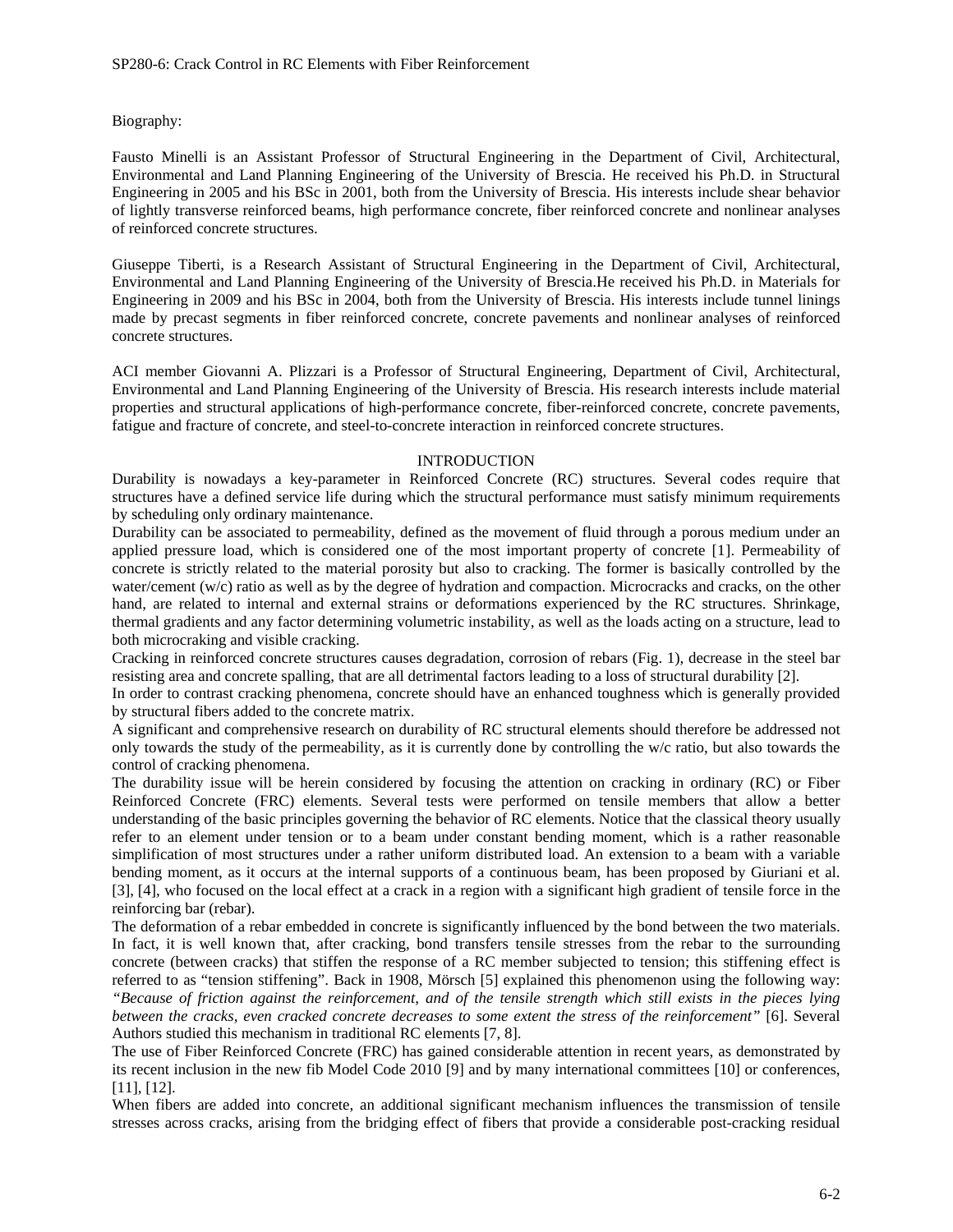strength to FRC; hence, the concrete tensile stresses at a crack remain significant until a critical crack width, depending on the fiber type/s, dosage and toughness, is reached. This phenomenon is generally referred to as "tension softening", even if, for high-performance FRCs, a "strain-hardening" behavior may occur. Furthermore, fibers significantly enhance the bond between concrete and rebars and also act to reduce crack widths [13].

It clearly turns out that, in FRC elements, the combination of these two mechanisms (tension stiffening and the postcracking residual strength provided by fibers at any crack) results in a different crack pattern, namely both the crack spacing and crack width. The collapse mode and the ductility of the elements may also be affected by stress concentrations due to optimized bond and the residual tensile stress at a crack [14].

Under a design point of view, the final crack spacing provided in many analytical models or codes for RC elements (which refers to the stabilized crack stage) might be a rough and not adequate estimation for FRC structures, where fibers could be adopted for crack control. Therefore, crack development in FRC elements should be adequately investigated. Many preliminary studies have been carried out so far. Mitchell [15] presented one of the first studies by clarifying the beneficial effect of fibers in determining narrower and closely spaced cracks, as well as in mitigating the splitting cracks in the end regions while having low concrete covers. Bischoff ([16, 17 and 18]) performed monotonic and cyclic tension-stiffening tests and included shrinkage effects in the analysis. Tensionstiffening results were used to determine the average tensile response of concrete after cracking, as well as to estimate the crack spacing. Shrinkage causes an initial shortening in the member response that, according to the Author, must be accounted for correctly evaluating tension-stiffening effects. Noghabai [19] proposed an analytical model which describes the behavior of tie-elements based on the observation of experimental tests.



Fig. 1. Effect of corrosion on rebars.

The present paper describes a number of experimental results from a collaborative research program currently ongoing at the University of Brescia (Italy) and at the University of Toronto (Canada), aimed at studying crack formation and development in FRC structures. A set of tension stiffening tests was carried out by varying the concrete strength, the reinforcement ratio, the fiber volume fraction and the fiber geometry. Brescia tested and interpreted tension members made of Normal Strength Concrete (NSC) while Toronto tested identical members made of High Strength Concrete (HSC; with a concrete strength of around 60 MPa). This common research is intended to investigate the cracking formation and development of FRC members toward a consistent modeling of the cracking phenomena in these materials. Only results on 52 tests, obtained at the University of Brescia on normal strength concrete, are presented herein.

#### EXPERIMENTAL PROGRAM

# GEOMETRY AND MATERIAL PROPERTIES

Eighty-eight RC prismatic members, having the geometry shown in Fig. 2, were cast with NSC; each specimen was 950 mm long (Fig. 2). Five square cross sections were selected (50, 80, 100, 150 and 200 mm size). Reinforcing bars having a diameter of 10, 20 and 30 mm (B450C steel), corresponding to a reinforcement ratio varying from 1.24% to 3.24%, have been used throughout this study. The concrete cover was at least 2-3 times the bar diameter in all cases, in order to avoid splitting phenomena during the tests [15, 20].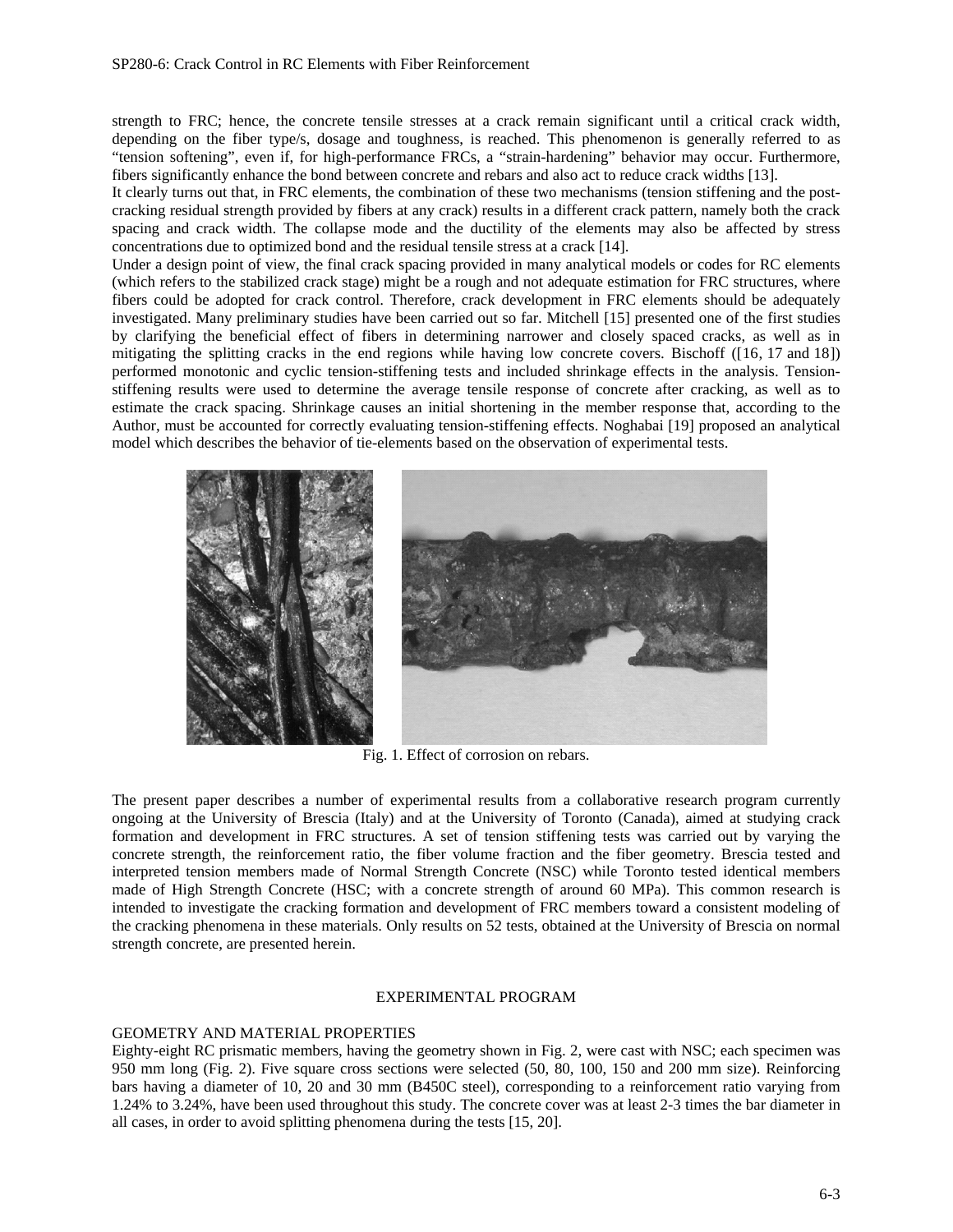

Fig. 2. Geometry and reinforcement details of specimens.

It should be noticed that secondary reinforcement (links or stirrups) was not used in this research since they can alter the crack spacing [21].

All samples were cast with the same NSC having a characteristic compressive strength ( $f_{\text{ck,cube}}$ ) of 45 MPa (C35/45 according to Eurocode 2, [22]).

Different dosages and types of steel fibers were included into the concrete matrix: both macro and micro fibers were adopted with three different volume fractions (0.5%, 1% and 2%). The micro fibers were only used in addition to macro fibers, determining a hybrid system that can help both with regard to early cracking (controlled by micro fibers) and for diffused macro-cracking (mainly controlled by macro fibers [23, 24]). Steel macro fibers were hooked-end, 30 mm long and had a diameter of 0.62 mm (aspect ratio equal to 48), while steel micro fibers were straight, 13 mm long, with a diameter of 0.2 mm (aspect ratio of 65). The fiber types are quoted in Table 1 while

Table 2 shows a representation of the different fibers adopted and their dosages, with the mix composition designation. Each combination of fiber reinforcement, member dimension and steel reinforcement ratio defines a specific set of tests, whose repetitions and notations are listed in

Table 3.

In the present paper, the results concerning plain and SFRC (Steel Fiber Reinforced Concrete) tests with a volume fraction  $(V_f)$  of fiber up to 1.0%, will be presented, for a total number of 52 specimens (

Table 3).

NSC mix (Table 4), identical in all batches, was designed by adopting the same grain size distribution of the aggregates, according to the Bolomey curve [25]. To ensure a greater workability, especially in the case of  $V_f=1\%$ , a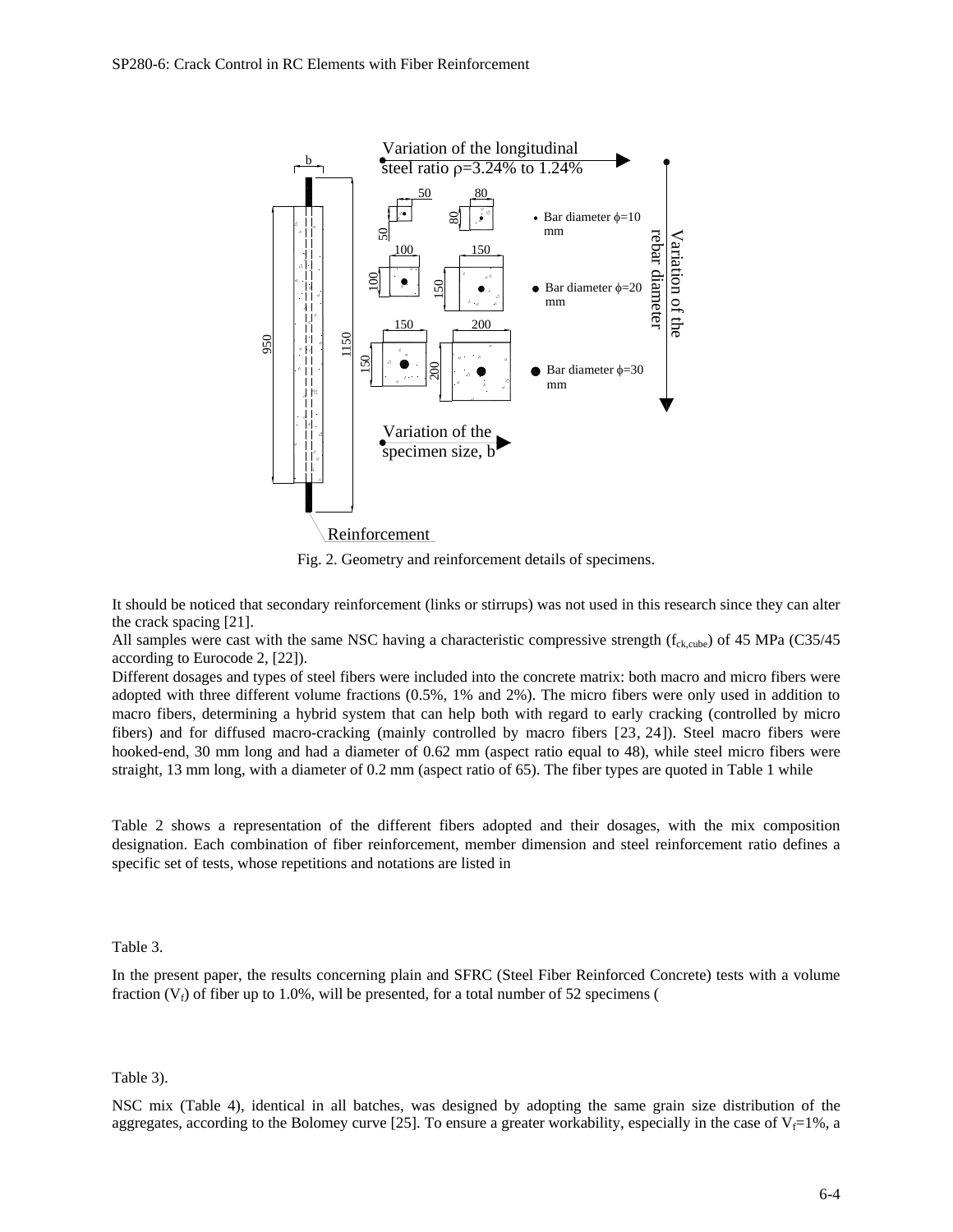10 mm maximum nominal aggregate size was adopted and the percentage of fine aggregates was conveniently increased (for all materials). To this aim, the Bolomey parameter A, representing the mix workability and consistency, was increased up to 16.

Table 1. Geometrical and mechanical properties of the different types of fibers adopted.

| Designation                    | 30/0.62 | 13/0.2      |
|--------------------------------|---------|-------------|
| Type of steel                  | Carbon  | High carbon |
| Shape                          | Hooked  | Straight    |
| Minimum Tensile Strength [MPa] | 1270    | 2000        |
| Length [mm]                    | 30      | 13          |
| Diameter [mm]                  | 0.62    | 0.2         |
| Aspect Ratio $1/\phi$          | 48      | 65          |
| Fibers per kg                  | 13000   | 314000      |

Table 2. Representation of different fiber types and contents added to the concrete matrix.

|                    | Fibers 30/0.62              | Fibers 13/0.2          |  |
|--------------------|-----------------------------|------------------------|--|
| Type of concrete   | $\phi$ 0.62<br>乡<br>▄<br>30 | $\phi$ 0.20<br>Þ<br>13 |  |
| 0 (Plain Concrete) | -                           |                        |  |
| 0.5M               | $0.5\%$                     |                        |  |
| 1 <sub>M</sub>     | 1%                          |                        |  |
| $1M+m$             | $0.5\%$                     | 0.5%                   |  |
| $2M+m$             | 1%                          | 1%                     |  |

Table 5 reports, for all batches, the compressive strength values, measured from 150 mm side cubes.

The fracture properties of SFRC were determined according to the European Standard EN 14651 [26], which requires bending test (3PBT) to be performed on small beam specimens (150x150x550 mm). For each SFRC batch, 3PBTs on notched beams were carried out. The experimental curves, concerning the total nominal stress vs. crack mouth opening displacement (CMOD), are depicted in Fig. 3. Parameters  $f_{\text{R}i}$ , representing the post-cracking residual strengths for different values of CMOD<sub>i</sub>, and the flexural tensile strength (limit of proportionality)  $f<sub>L</sub>$  were calculated and are listed in

Table 6.

# TEST SET UP AND INSTRUMENTATION

Tensile tests were performed by means of an INSTRON hydraulic servo-controlled (closed-loop) testing machine, having a capacity of 500 kN. Tests were carried out under stroke control (by clamping both the rebar ends) by monitoring the specimen behavior up to the onset of the strain-hardening branch of the rebar. The deformation rate up the yield limit of the steel was varied from 0.1 to 0.2 mm/min. On the yield plateau, the rate was increased to 0.5 mm/min.

A typical instrumented specimen is shown in Fig. 4a: four Linear Variable Differential Transformers (LVDTs, one for each side), were placed to measure the deformation of the specimen over a length of 900 mm (refer to the schematic sketch of Fig. 4b).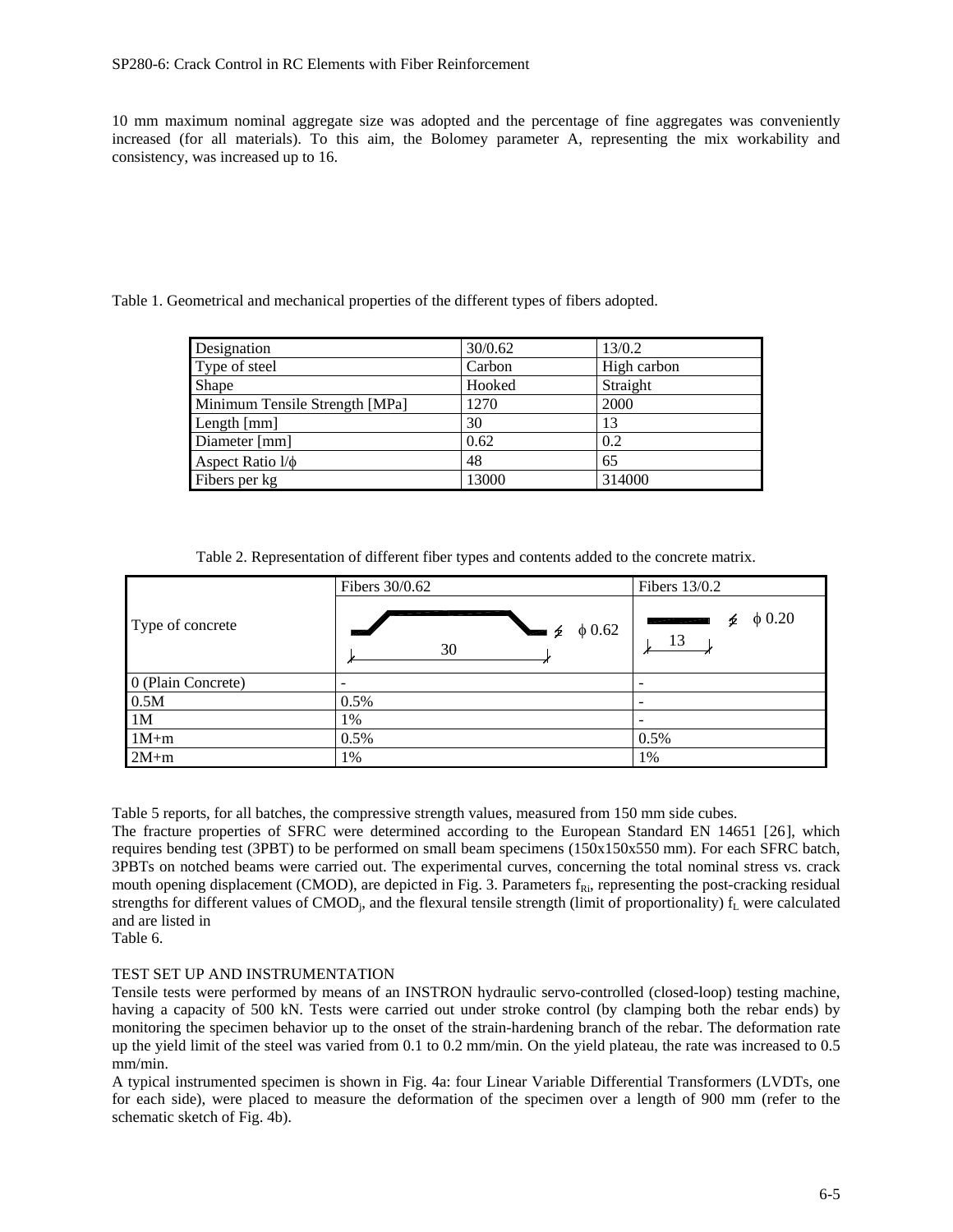All specimens made of plain concrete and SFRC with  $V_f=1%$  (macro fiber) were stored in a fog room (R.H. > 95%;  $T=20 \pm 2^{\circ}$ C) until 2 or 3 days before testing; then they were air dried in the laboratory. All the other specimens were moist cured with wet burlap under plastic sheet until 2 or 3 days before testing, since it was not possible, for space restriction, using the same fog room. For these specimens, shrinkage effects were not probably totally controlled, even though the member response could be corrected by taking into account the effect of the initial shrinkage strain [17]; however, shrinkage does not significantly influence the final crack pattern and crack spacing.

| $\phi$    | $V_f$             | b<br>[mm] | $A_s$ [mm <sup>2</sup> ] | $A_{c,eff}$<br>$\text{[mm}^2$ ] | Reinf.<br>Ratio $(\%)$ | Clean<br>cover<br>[mm] | Specimen ID        | $#$ of<br>specimens |
|-----------|-------------------|-----------|--------------------------|---------------------------------|------------------------|------------------------|--------------------|---------------------|
|           | $\overline{0^*}$  |           |                          |                                 |                        |                        | $N$ 50/10 - 0      | 3                   |
|           | $0.5\%*$          |           |                          |                                 |                        |                        | $N 50/10 - 0.5M$   | $\overline{3}$      |
| $\phi$ 10 | $1.0 \%$          | 50        | 79                       | 2421                            | 3.24                   | 20                     | $N$ 50/10 - 1M     | 3                   |
|           | $0.5\% + 0.5\% *$ |           |                          |                                 |                        |                        | $N 50/10 - 1M+m$   | 3                   |
|           | $1\% + 1\%$       |           |                          |                                 |                        |                        | $N 50/10 - 2M + m$ | 3                   |
|           | $0*$              |           |                          |                                 |                        |                        | $N$ 80/10 - 0      | $\overline{2}$      |
|           | $0.5\%*$          |           |                          |                                 |                        |                        | $N$ 80/10 - 0.5M   | 3                   |
| $\phi$ 10 | $1.0 \%$          | 80        | 79                       | 6321                            | 1.24                   | 35                     | $N$ 80/10 - 1M     | 3                   |
|           | $0.5\% + 0.5\% *$ |           |                          |                                 |                        |                        | $N$ 80/10 - 1M+m   | 3                   |
|           | $1\% + 1\%$       |           |                          |                                 |                        |                        | $N$ 80/10 - 2M+m   | 3                   |
|           | $0*$              |           |                          |                                 |                        |                        | $N$ 100/20 - 0     | 3                   |
|           | $0.5\%*$          |           |                          |                                 |                        |                        | $N$ 100/20 - 0.5M  | 3                   |
| $\phi$ 20 | $1.0 \%$          | 100       | 314                      | 9686                            | 3.24                   | 40                     | $N 100/20 - 1M$    | 3                   |
|           | $0.5\% + 0.5\% *$ |           |                          |                                 |                        |                        | $N$ 100/20 - 1M+m  | $\mathcal{R}$       |
|           | $1\% + 1\%$       |           |                          |                                 |                        |                        | $N$ 100/20 - 2M+m  | 3                   |
|           | $0*$              |           |                          |                                 |                        |                        | $N$ 150/20 - 0     | 3                   |
|           | $0.5\%*$          |           |                          |                                 |                        |                        | $N$ 150/20 - 0.5M  | $\overline{3}$      |
| $\phi$ 20 | $1.0 \%$          | 150       | 314                      | 22186                           | 1.41                   | 65                     | N 150/20 - 1M      | 3                   |
|           | $0.5\% + 0.5\% *$ |           |                          |                                 |                        |                        | $N$ 150/20 - 1M+m  | 3                   |
|           | $1\% + 1\%$       |           |                          |                                 |                        |                        | $N$ 150/20 - 2M+m  | 3                   |
|           | $0*$              |           |                          |                                 |                        |                        | $N$ 150/30 – 0     | 3                   |
|           | 0.5%              |           |                          |                                 |                        |                        | $N$ 150/30 - 0.5M  | 3                   |
| $\phi$ 30 | 1.0%              | 150       | 707                      | 21793                           | 3.24                   | 60                     | N 150/30 - 1M      | 3                   |
|           | $0.5\% + 0.5\%$   |           |                          |                                 |                        |                        | $N$ 150/30 - 1M+m  | 3                   |
|           | $1\% + 1\%$       |           |                          |                                 |                        |                        | $N$ 150/30 - 2M+m  | 3                   |
|           | $0*$              |           |                          |                                 |                        |                        | $N$ 200/30 - 0     | $\overline{2}$      |
|           | 0.5%              |           | 707                      | 39293                           | 1.80                   |                        | $N$ 200/30 - 0.5M  | 3                   |
| $\phi$ 30 | 1.0%              | 200       |                          |                                 |                        | 85                     | $N$ 200/30 - 1M    | 3                   |
|           | $0.5\% + 0.5\%$   |           |                          |                                 |                        |                        | N 200/30 - 1M+m    | 3                   |
|           | $1\% + 1\%$       |           |                          |                                 |                        |                        | $N$ 200/30 - 2M+m  | 3                   |

Table 3. Experimental program and specimen notation (\*specimens already tested).

Table 4. Mix composition of NSC for the specimens without fibers (quantities refer to  $1 \text{ m}^3$ ). Note that with fibers the aggregate amount lowers up to a small 4%.

|                        | Weight [kg] | Volume [litre] |
|------------------------|-------------|----------------|
| Cement Portland 42,5 R | 400         | 127            |
| Water                  | 189         | 188.6          |
| Superplasticiser       | 4           | 3.3            |
| Aggregates             | 1742        | 652.3          |
| Air assumed            |             | 28.8           |
| Water/cement ratio     | በ 47        |                |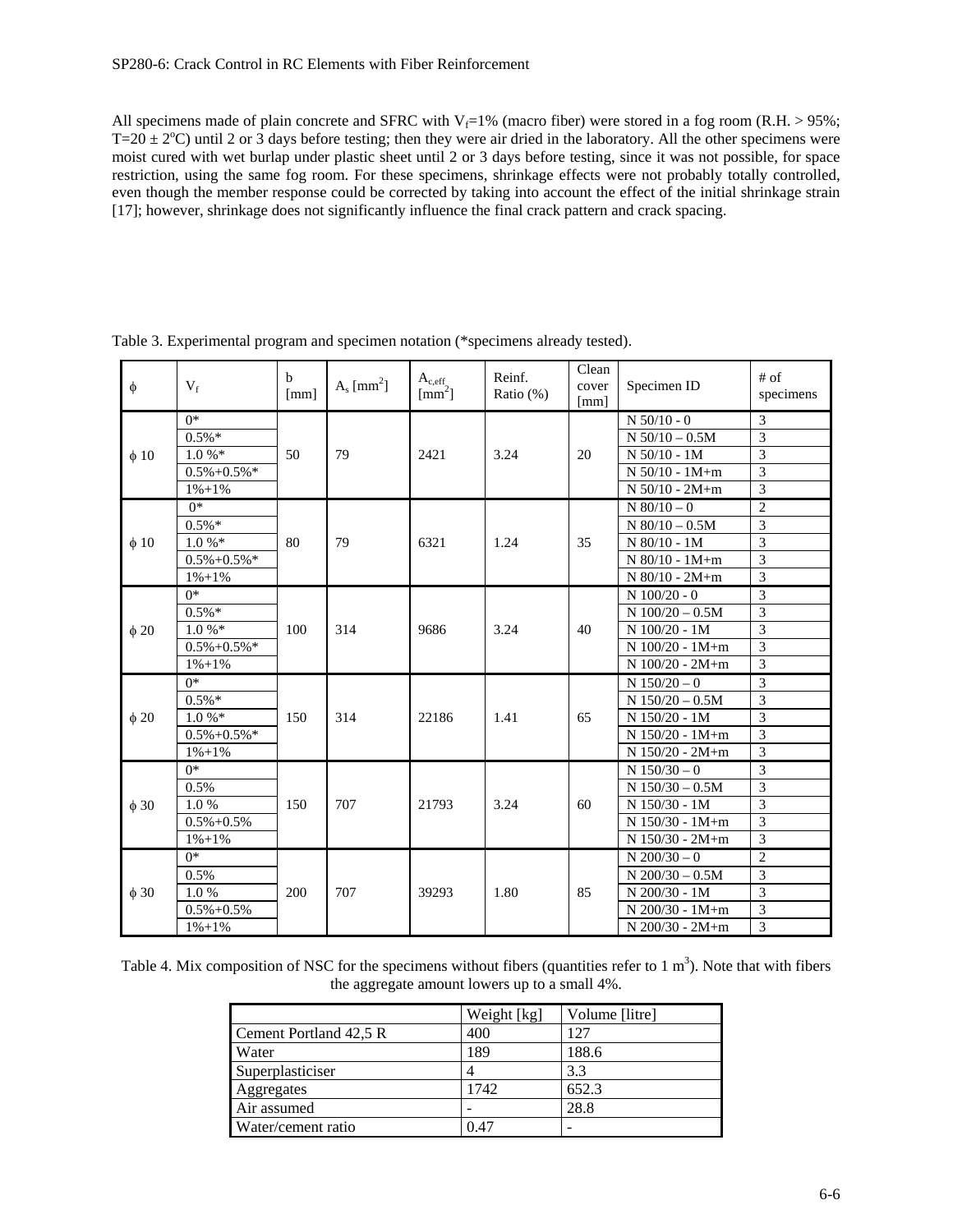| Type of concrete | Compressive strength |                        |  |
|------------------|----------------------|------------------------|--|
|                  | Days after casting   | $f_{cm,cube}$<br>[MPa] |  |
| $0$ (Plain)      | 28                   | 48.5                   |  |
|                  | 34                   | 49.0                   |  |
|                  | 21                   | 46.0                   |  |
| 0.5M             | 42                   | 48.8                   |  |
| 1M               | 58                   | 43.9                   |  |
| $1M+m$           | 77                   | 54.2                   |  |
|                  | 116                  | 51.2                   |  |

Table 5. Concrete compressive strength.



Fig. 3. Experimental results of 3PBT SFRC notched beams according to EN 14651.

| Batch          | $f_L$ [MPa] |      | $ f_{R1}$ [MPa] $ f_{R2}$ [MPa] $ f_{R3}$ [MPa] $ f_{R4}$ [MPa] |      |      |
|----------------|-------------|------|-----------------------------------------------------------------|------|------|
| 0.5M           | 5.46        | 5.00 | 4.55                                                            | 4.05 | 3.46 |
| $1M+m$         | 5.97        | 6.30 | 5.35                                                            | 4.35 | 3.54 |
| 1 <sub>M</sub> | 5.39        | 5.09 | 4.11                                                            | 3.42 | 3.01 |

Table 6. Principal fracture parameters of the SFRCs adopted.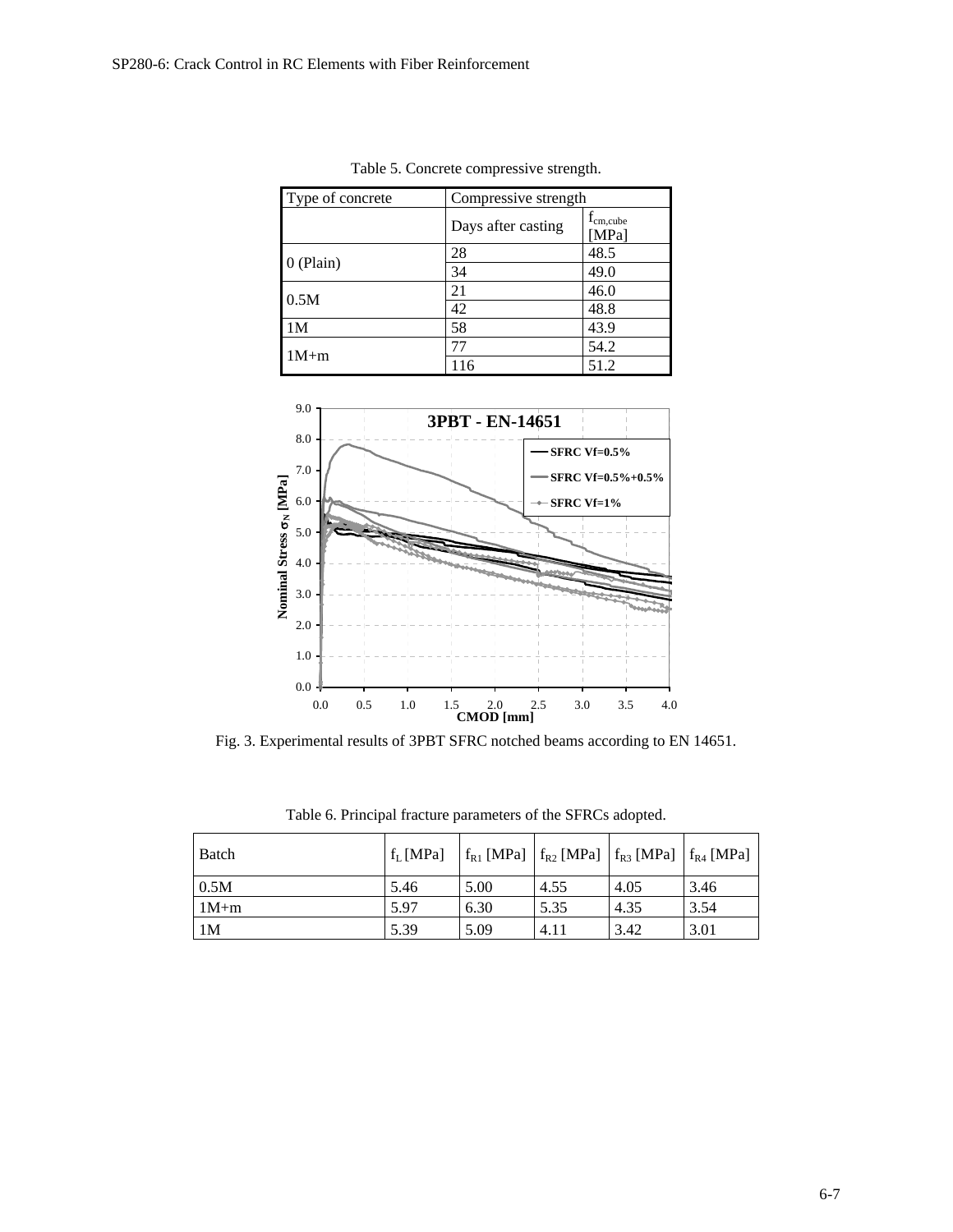

Fig. 4. Configuration of the reinforced concrete member during test (a); instrumentation of the tie-element (b).

### RESULTS AND DISCUSSION

### CONTROL SPECIMENS

The diagrams reported in Fig. 5a,b evidence the response in terms of axial load vs. average tensile member strain for the control specimens (Φ=10 mm and 20 mm bar diameter, respectively). The average member strain has been calculated as the average elongation of the 4 LVDTs, divided by the length of the base measurement (about 900 mm). In both the diagrams, a comparison between plain and the corresponding bare bar is reported, whose response was determined by means of preliminary uniaxial tests.

These plots clearly emphasize the influence of the different longitudinal steel ratios adopted, basically corresponding to different concrete covers, c (with all samples herein considered having the same rebar). It can be noticed that, for the smallest cover (N 50/10 and N 100/20 specimens), the cracks are distributed to such an extent that their localization cannot be so clearly distinguished in the load vs. average strain response. On the other hand, for specimens having the largest cover, the localization on the surface cracks is evidenced in distinctive peaks; the same tendency was stated by Noghabai [27].

The effect of concrete cover on crack spacing is still a matter of a strong debate. The concrete cover is included in some codes or analytical models [22] whereas it is neglected in others. The abovementioned fact that larger covers involve more distinct load-drops, once cracks form, can be well explained, for the present set of tests, also by considering the lower reinforcement ratio (as a consequence of higher "c"), which is not able to control the sudden local instability at the crack formation, as a higher bar diameter would do. To solve this riddle, further studies should be done focusing only on the effect of concrete cover (by keeping all other parameters constant).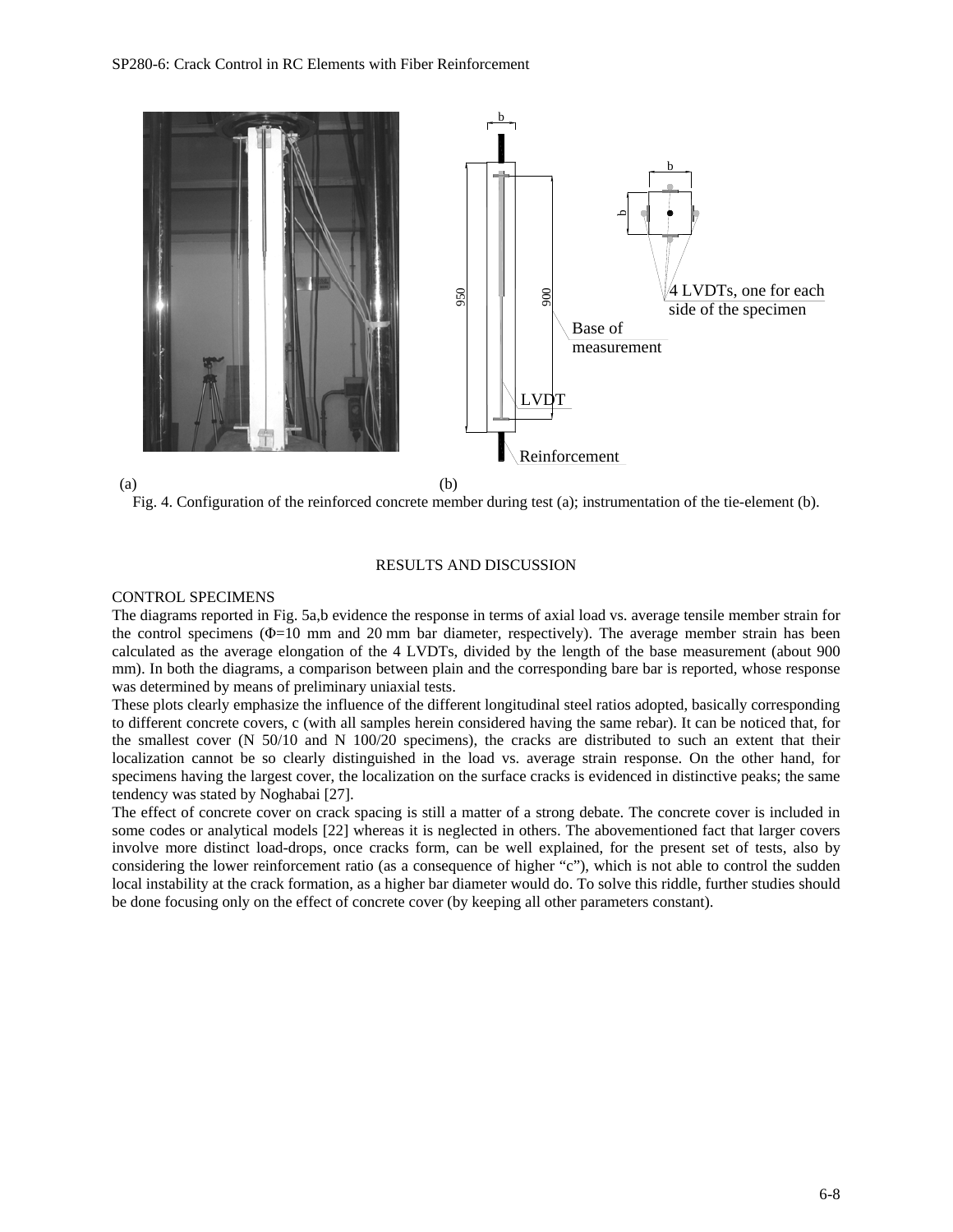

Fig. 5. (a) N 50/10, 80/10 and (b) N100/20, N150/20 member responses for plain concrete.

No significant splitting cracks appeared in the members, also in the post-yielding branch, except for the control samples having the largest rebar diameter ( $\Phi$ =30 mm) and for specimens having  $\Phi$ =20 mm and size of 100 mm (only for high deformation values). Splitting phenomena appeared when the concrete body was segmented into separated blocks for deformations, well beyond the yielding of the reinforcing bar [18].

For each specimen it was possible to calculate  $\Delta N$ , which is basically the difference in load between the experimental curve (from the tensile specimen) and the corresponding bare bar. As a first approximation, the  $\Delta N$ term was then divided by the area of concrete in tension in order to obtain an estimation of the average concrete tensile contribution,  $\sigma_c$ . One should notice that the term "average" refers to the equilibrium conditions in any uncracked transverse section, as stated by Vecchio and Collins [28] and by Collins and Mitchell [6].

In Fig. 6 the mean value of the tension-stiffening contribution ( $\sigma_c$ ) is plotted vs. the average member strain (the mean value is obtained by each set of plain concrete samples); the diagram evidences that tension stiffening is not constant once the crack pattern is stabilized [15]. Bischoff [17] describes this phenomenon as a progressive reduction of the bond-factor, β, which represents the average load (or stress) carried by the cracked concrete, normalized with the cracking strength.



# **Evaluation of tension-stiffening**

Fig. 6. Evaluation of the average tension-stiffening response of plain concrete reference samples.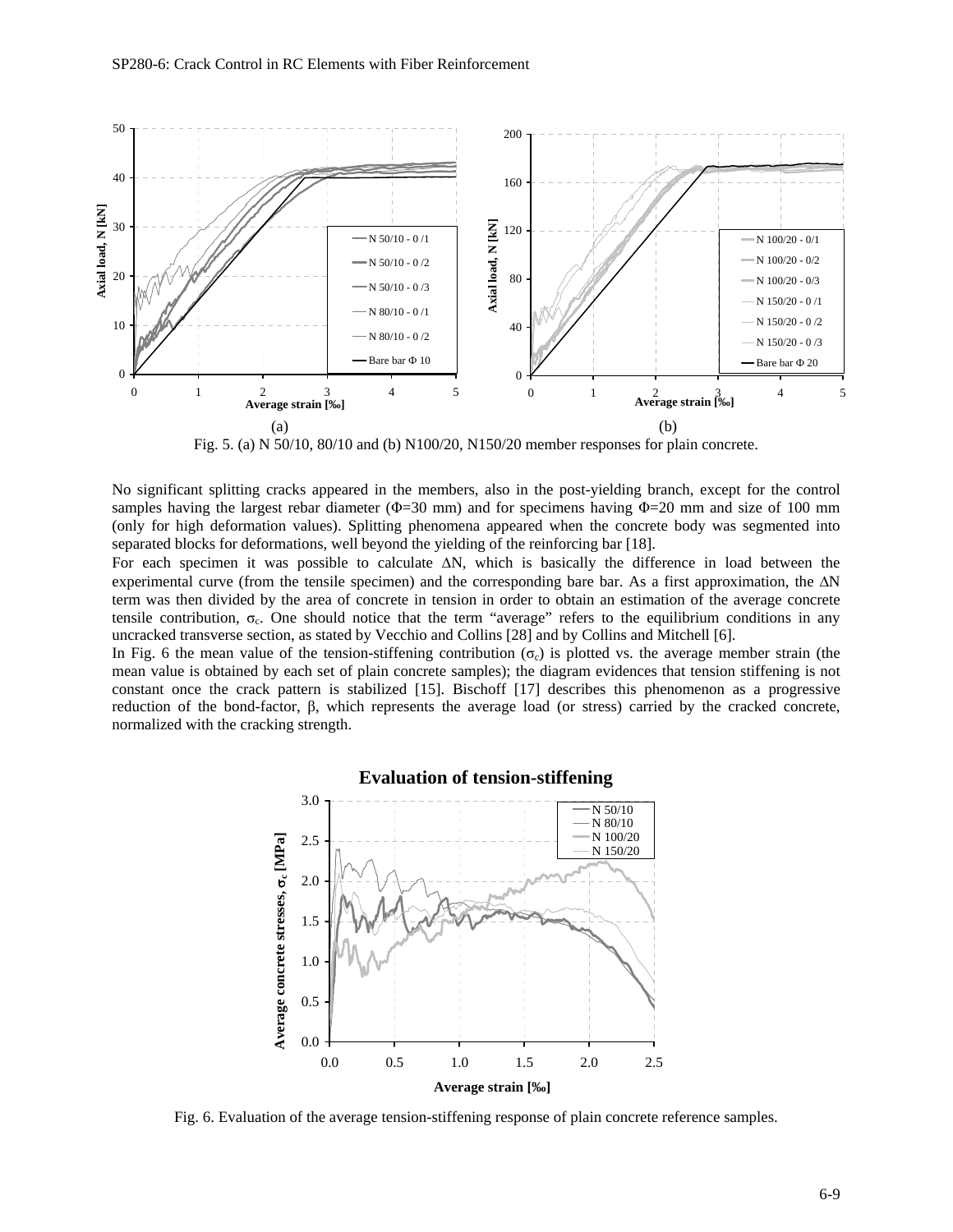#### FRC SPECIMENS

SFRC tensile members present a different structural behavior with respect to plain concrete ones. In fact, after cracking, fibers provide a noticeable increment of concrete toughness, guaranteeing a considerable residual strength between cracks; this phenomenon is generally neglected in plain concrete, due to its brittleness.

The increased stresses after cracking influence the behavior of the specimens under investigation for two principal aspects [18]:

1) by referring to a certain average member strain (Fig. 7 and Fig. 8), the improved toughness of SFRC determines an increment of the average tensile stress of the undamaged concrete portions between two consecutive cracks; hence, the tension stiffening increases. In the same way, by referring to a certain axial member load, a considerable reduction of the average member strain will occur (tension stiffening strain).

2) The residual post-cracking strength provided by steel fibers (tension softening or hardening, well pictured in Fig. 7 and Fig. 8) contributes to the reduction of the transmission length, measured from a crack, which is necessary to transfer tensile stresses in concrete by means of bond between traditional rebars and surrounding concrete; hence, the average crack opening diminishes. It should be noticed that this advantage could be further amplified by considering the improvement in the steel-to-concrete bond provided by fibers [13].

The diagrams reported in Fig. 7 highlight the first previously mentioned aspect. In fact, the response in terms of axial load vs. average tensile member is presented in Fig. 7a,b for N 80/10 and N 100/20 specimens respectively (note that only SFRC V<sub>f</sub>=0.5% batch is plotted in Fig. 7a while all SFRC samples in Fig. 7b). In both the diagrams, a comparison between plain and SFRC members is proposed and, also, the response of the corresponding bare bars is reported.

The results have been plotted up to a maximum average strain of  $5·10<sup>-3</sup>$ , in order to properly describe the behavior at the serviceability limit state (SLS), where the crack and displacement control is of main importance, but also for assessing the tensile behavior after yielding of the rebar. It can be observed that the SFRC specimens exhibit a clear improvement of the tension stiffening in the stabilized crack stage. This tendency can be observed also after yielding, where the fiber resistant contribution (post-cracking strength) is clearly evidenced. Whereas in the control samples there is no possibility of increasing the ultimate capacity of a member after yielding (assuming a simple elasticperfect plastic constitutive law for steel), FRC toughness allows for the transfer of residual tensile stresses at crack with a consequent increase of the bearing capacity of the structural member (Fig. 7).



Fig. 7. N 80/10 member responses for plain concrete and SFRC ( $V_f$ =0.5%) (a); N100/20 average responses for all specimens (b).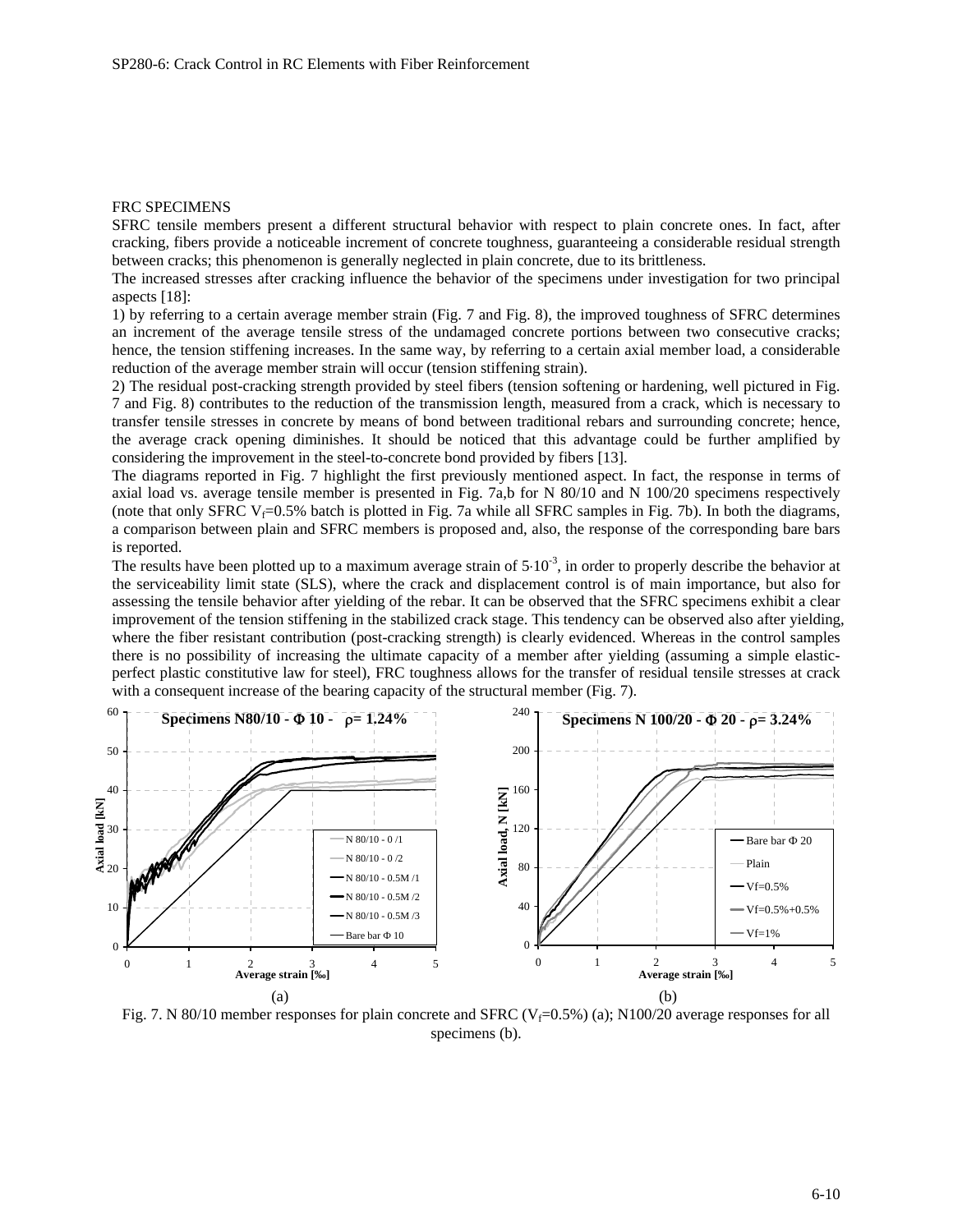

Fig. 8. N 80/10 average responses in terms of strain (a) and crack width (b). Comparison between control specimens and SFRC samples.

The response of specimens N 80/10 (for all the reinforcement configurations adopted) is presented in detail in Fig. 8a, by plotting the average load response vs. the average strain. Fig. 8a also depict the  $\Delta N$  term (as illustrated in the dashed lines on the bottom of plots). The results evidence that the enhanced tension stiffening due to fibers tends to be less pronounced up to an average strain equal to  $1 \cdot 10^{-3}$  (approximately end of the crack formation stage), except for specimens with a volume fraction  $V_f=1\%$  of macro fibers (which experienced the same curing condition of the control samples). On the other hand, the combined effect of tension stiffening and residual stresses at crack, both incorporated in  $\Delta N$ , increases quickly till the occurrence of a stabilized crack stage: at this level, the cracks already formed grow and, hence, the fiber resistant contribution can be exploited. Differently from plain concrete elements, in SFRC  $\Delta N$  remains constant or even improves in some samples. When yielding occurs (for a strain of about  $2,7\cdot10^{-3}$ ), the higher bearing capacity of SFRC specimens, with respect to the control samples, is mainly due to the higher residual post-cracking strength provided by fibers  $( \Delta N )$  is basically attributed to tension softening or hardening). It can be also noticed, from the diagrams plotted in Fig. 8a, that for specimens N 80/10 (having low concrete cover and longitudinal steel ratio equal to 1.24%) the cracking process is not characterized by a series of small local peaks but the curve is rather stable; this phenomenon is clear in specimens with 1% of macrofibers. The curves plotted in Fig. 8a and b seem to emphasize that, by using a fiber content 1% of macro fibers, it is possible to gain a noticeable improvement of the tensile response. Specimens with a combination of micro and macro fibers exhibit a similar maximum load but a different tension stiffening; this behavior is probably related to shrinkage due to the curing conditions (specimens SFRC 1%M were cured in the fog room, while specimens SFRC 0.5%M+0.5%m were cured in laboratory conditions).

### CRACK WIDTHS AND SPACINGS

The second significant aspect herein investigated concerns the crack pattern and its evolution in terms of number of cracks, crack spacing and, more important, average crack opening.

The average crack spacing of a single specimen was evaluated by measuring the distance between visible cracks on the surface. Furthermore, both the average crack opening and the average crack spacing of each set of samples were calculated as the mean values of the measured average values on single specimen.

As already mentioned, shrinkage does not considerably affect the crack spacing which strictly depends on the steelto-concrete bond, to the longitudinal steel ratio, to the bar diameter and to the toughness provided by fibers. Cracks in SFRC specimens were well distributed and rather closely spaced. Fig. 9 shows schematic sketches of crack patterns of specimens N 50/10. No particular crack localization was observed, even after yielding of the rebars. All SFRC specimens exhibit an average crack spacing that is less than one-half of the control samples. In addition, the crack patterns of the 1%M specimens are quite similar to those of 0.5%M+0.5%m specimens.

The beneficial effects provided by fibers in terms of crack control can be further clarified by looking at the diagram of the axial load vs. average crack opening, plotted in Fig. 8b for the N 80/10 specimens. As an example, at yielding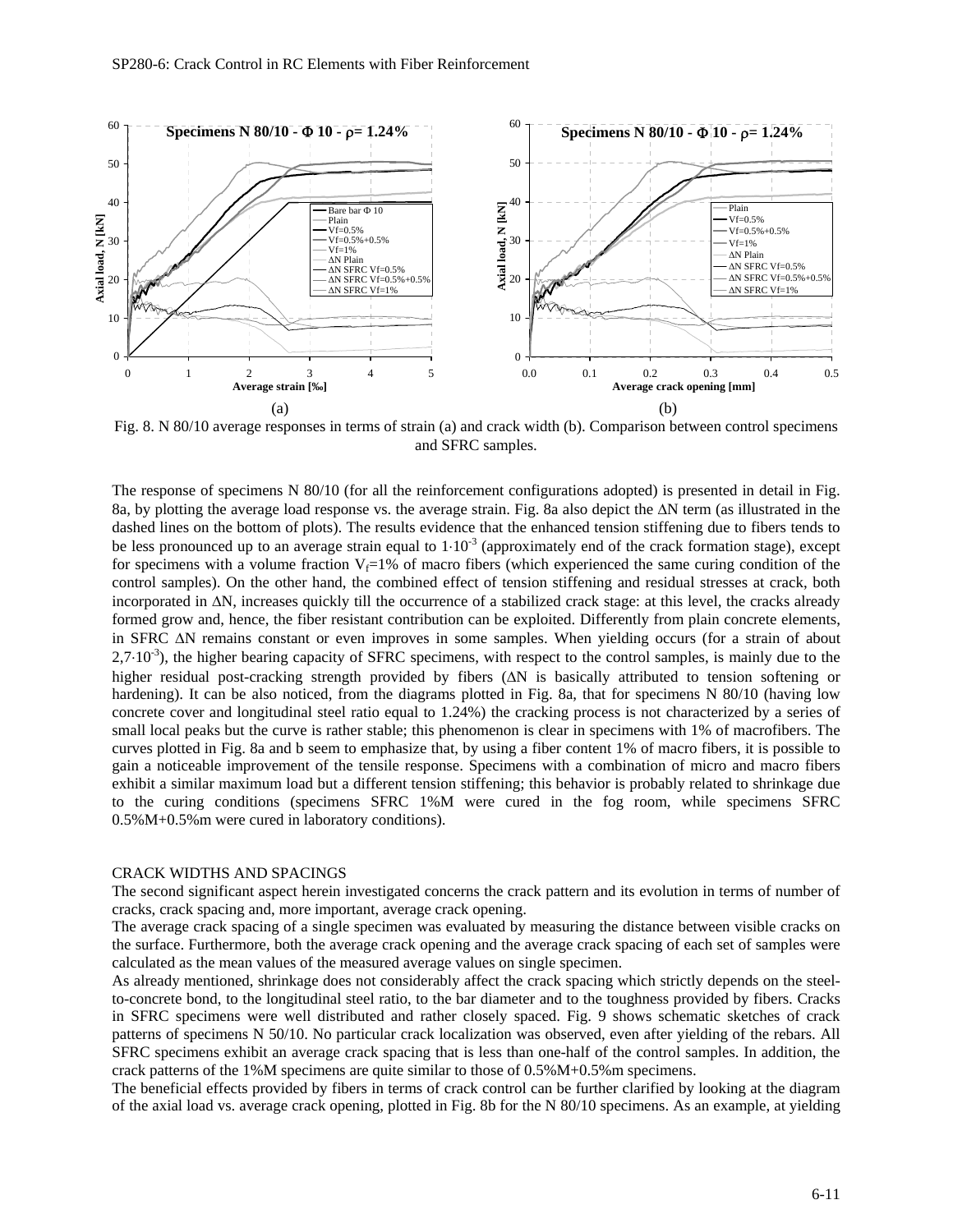point, well after serviceability limit states, the average crack width is about 0.25 mm for SFRC elements; this value is still compatible with the requirements of most of the design codes for service conditions.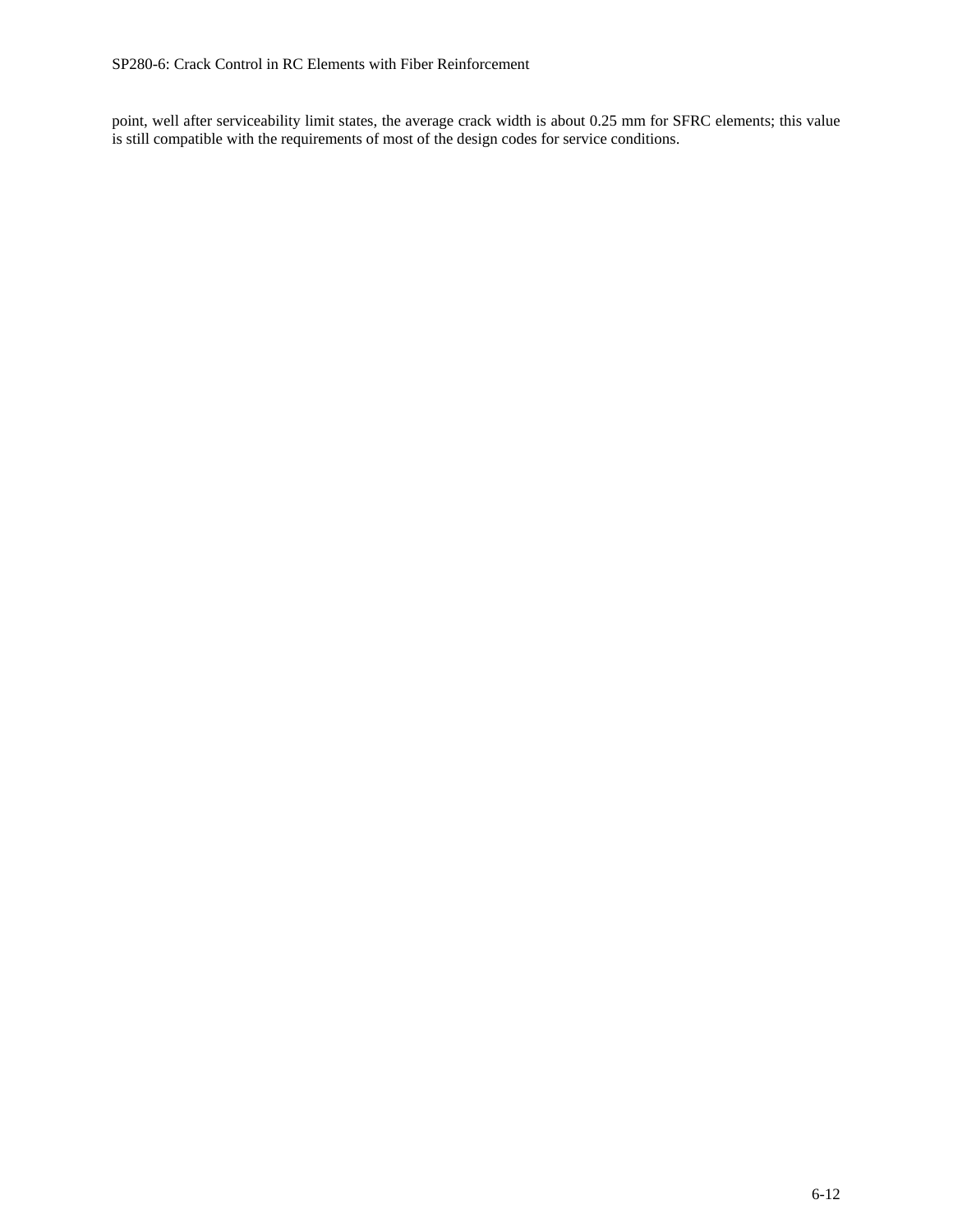| $N$ 50-10 $\theta$                                                                                                                                                                                                                                                                             |                                                                                                                                                                                                                                                     |                                                                                                                                                                                                                                                                                                                                                                        | N 50-1000.5M                                                                                                                                                                                                                                                  |                                                                                                                                                                                                                                                       |                                                                                                                                                                                                                               |  |
|------------------------------------------------------------------------------------------------------------------------------------------------------------------------------------------------------------------------------------------------------------------------------------------------|-----------------------------------------------------------------------------------------------------------------------------------------------------------------------------------------------------------------------------------------------------|------------------------------------------------------------------------------------------------------------------------------------------------------------------------------------------------------------------------------------------------------------------------------------------------------------------------------------------------------------------------|---------------------------------------------------------------------------------------------------------------------------------------------------------------------------------------------------------------------------------------------------------------|-------------------------------------------------------------------------------------------------------------------------------------------------------------------------------------------------------------------------------------------------------|-------------------------------------------------------------------------------------------------------------------------------------------------------------------------------------------------------------------------------|--|
| Specimen 2<br>Specimen 3<br>Specimen 1                                                                                                                                                                                                                                                         |                                                                                                                                                                                                                                                     |                                                                                                                                                                                                                                                                                                                                                                        | Specimen 1                                                                                                                                                                                                                                                    | Specimen 2                                                                                                                                                                                                                                            | Specimen 3                                                                                                                                                                                                                    |  |
| $\overline{4}$<br>230<br>$\mathbf{1}$<br>130<br>6<br>130<br>2<br>140<br>3<br>130<br>5                                                                                                                                                                                                          | 3<br>130<br>7<br>110<br>$\mathbf{1}$<br>130<br>6<br>.100<br>$\overline{2}$<br>150<br>4<br>$\approx$<br>8<br>150<br>5                                                                                                                                | 7<br>$\boldsymbol{\mathcal{S}}$<br>3<br>110<br>$\overline{c}$<br>0 <sup>1</sup><br>5<br>140<br>8<br>$\frac{110}{100}$<br>1<br>$.50\downarrow 60\downarrow 100$<br>4<br>6<br>9                                                                                                                                                                                          | $\mathbf 1$<br>$\tilde{\mathcal{L}}$<br>3<br>$\overline{60}$<br>$\overline{c}$<br>$\frac{80}{1}$<br>9<br>$50\,$ 07 $\sqrt{05}$ 07 $\sqrt{05}$<br>6<br>12<br>7<br>8<br>10<br>$\overline{6}$<br>5<br>$50\,$ 50 $\,$ 60<br>13<br>4<br>14<br>$\overline{0}$<br>11 | 5<br>$170$ 30.70<br>$\frac{12}{13}$<br>$\mathbf{1}$<br>$50\,$ $\sqrt{30}$ $\sqrt{80}$<br>6<br>$\overline{7}$<br>10<br>$\frac{80}{2}$<br>9<br>$50\,50\,00\,50\,50\,50\,50\,$ وط<br>14<br>8<br>$\overline{4}$<br>15<br>$\frac{3}{11}$<br>$\overline{c}$ | $\overline{c}$<br>5<br>$.80\,100$<br>8<br>9<br>7<br>$\approx$<br>10<br>8<br>11<br>6<br>12<br>50<br>$\overline{\mathcal{L}}$<br>$100/00$ (0)<br>14<br>1<br>13<br>3                                                             |  |
|                                                                                                                                                                                                                                                                                                | <b>AVERAGE CRACK SPACING [mm]</b>                                                                                                                                                                                                                   |                                                                                                                                                                                                                                                                                                                                                                        | <b>AVERAGE CRACK SPACING [mm]</b>                                                                                                                                                                                                                             |                                                                                                                                                                                                                                                       |                                                                                                                                                                                                                               |  |
| 120.0                                                                                                                                                                                                                                                                                          |                                                                                                                                                                                                                                                     |                                                                                                                                                                                                                                                                                                                                                                        | 58.6                                                                                                                                                                                                                                                          |                                                                                                                                                                                                                                                       |                                                                                                                                                                                                                               |  |
|                                                                                                                                                                                                                                                                                                | $N 50-10$ $1M+m$                                                                                                                                                                                                                                    |                                                                                                                                                                                                                                                                                                                                                                        | N 50-10 1M                                                                                                                                                                                                                                                    |                                                                                                                                                                                                                                                       |                                                                                                                                                                                                                               |  |
| Specimen 1<br>Specimen 2<br>Specimen 3                                                                                                                                                                                                                                                         |                                                                                                                                                                                                                                                     |                                                                                                                                                                                                                                                                                                                                                                        | Specimen 1                                                                                                                                                                                                                                                    | Specimen 2                                                                                                                                                                                                                                            | Specimen 3                                                                                                                                                                                                                    |  |
| $\frac{17}{4}$<br>Σ<br>15<br>55<br>6<br>R<br>11<br>45<br>$\frac{5}{13}$<br>$\frac{40}{3}$<br>55<br>8<br>10<br>50<br>16<br>$\overline{6}$<br>$\overline{7}$<br>$\overline{.}60$<br>9<br>40 40 35 65<br>$\frac{12}{3}$<br>$\mathbf{1}$<br>$\overline{70}$<br>$\overline{\mathbf{c}}$<br>45<br>18 | 12<br>1<br>$-60$ $55$ $245$ $2$<br>$\frac{19}{2}$<br>3<br>11<br>65<br>5<br>55<br>13<br>65<br>$\overline{4}$<br>404545250<br>$^{18}_{8}$<br>15<br>$\frac{7}{16}$<br>55 55 50<br>9<br>$\overline{6}$<br>$\begin{array}{c} 10 \\ 17 \end{array}$<br>45 | 1<br>$\overline{60}$<br>17<br>50 <sub>1</sub><br>$\overline{c}$<br>55  40 <br>$\frac{5}{13}$<br>7<br>$\overline{\mathcal{R}}$<br>8<br>$\frac{4}{5}$<br>12<br>$\frac{60}{ }$<br>11<br>50<br>9<br>$\frac{60}{1}$<br>6<br>$.60$ $ 30 $ 50<br>$\frac{15}{14}$<br>$\overline{4}$<br>$\overline{60}$<br>3<br>50 <sub>l</sub><br>$\begin{array}{c} 16 \\ 10 \end{array}$<br>इ | 3<br>$\frac{45}{5}$<br>14<br>55<br>7<br>85<br>$\mathbf{1}$<br>55  45 <br>$\overline{4}$<br>12<br>5<br>$\mathcal{S}$<br>9<br>100<br>$\overline{c}$<br>.100<br>11<br>40,50<br>10<br>6<br>.75<br>$\frac{8}{13}$<br>45                                            | $\overline{c}$<br>55<br>12<br>50 45 50<br>$\overline{\mathcal{A}}$<br>15<br>5<br>$\overline{6}$<br>10<br>85<br>$\mathbf{1}$<br>65<br>$\overline{7}$<br>80<br>9<br>$-70$<br>14<br>$50^{50}$<br>6<br>3<br>$\overline{70}$<br>8<br>85<br>13              | 12<br>14<br>13<br>55<br>$\overline{\mathcal{L}}$<br>$50\,$<br>$\frac{7}{8}$<br>50 <sub>1</sub><br>$\frac{1}{2}$<br>3<br>75<br>9<br>$\frac{2}{6}$<br>55<br>$\overline{6}$<br>$\mathbf{1}$<br>$60\,$<br>10<br>$80\,$<br>5<br>11 |  |
|                                                                                                                                                                                                                                                                                                |                                                                                                                                                                                                                                                     |                                                                                                                                                                                                                                                                                                                                                                        |                                                                                                                                                                                                                                                               |                                                                                                                                                                                                                                                       |                                                                                                                                                                                                                               |  |
|                                                                                                                                                                                                                                                                                                | <b>AVERAGE CRACK SPACING [mm]</b><br>49.6                                                                                                                                                                                                           |                                                                                                                                                                                                                                                                                                                                                                        |                                                                                                                                                                                                                                                               | <b>AVERAGE CRACK SPACING [mm]</b><br>60.6                                                                                                                                                                                                             |                                                                                                                                                                                                                               |  |

Fig. 9. Final crack patterns along tie elements for the different SFRC considered: specimens N 50/10.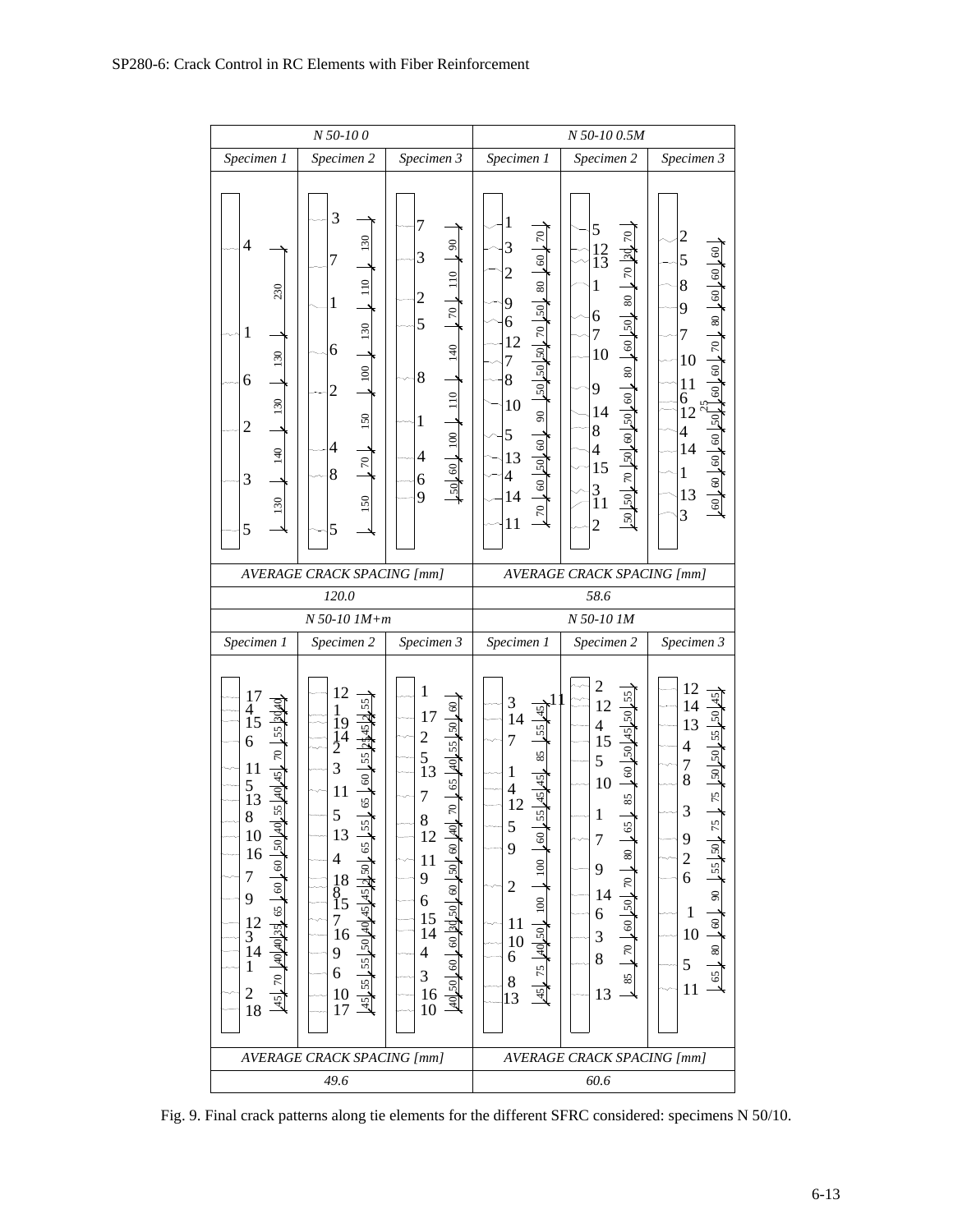

Fig. 10. Average number of cracks (a) and average crack spacing (b) evidenced during tests.

The average number of cracks is summarized in Fig. 10a; it can be observed that fibers enable a noticeable increase in the number of cracks, varying from 45% to almost 100%, and a correspondent reduction of the crack spacing, varying from 25% to 55% (Fig. 10b). By comparing specimens having  $V_f=1\%$ , it can be noticed that the final crack pattern is approximately the same, even if different types of fibers have been used (macro fibers only vs. macro+micro-fibers).

On the other hand, Fig. 10b clearly evidence that the average crack spacing of SFRC samples with  $V_f=0.5\%$  is only slightly higher than that of specimens with SFRCs V<sub>f</sub>=1%. As a further comment, the minimum and maximum crack spacing (mean values obtained for each set of samples) have been plotted (as dots) in Fig. 10b, in order to evidence the experimental scatter.

Based on these preliminary test results, it seems evident that fibers are able to adequately control cracking in concrete. With this regard, in Fig. 11 the crack spacings are plotted vs. the parameter  $\phi/\rho_{\rm eff}$ , which is a keyparameter generally included in many building codes for the prediction of the average crack spacing ( $\rho_{\text{eff}}$  is the effective reinforcement ratio, i.e. the reinforcing area over the area of concrete in tension surrounding the reinforcement. Note that in this case,  $p = p_{\text{eff}}$ . The results have been compared against the formulations proposed by CEB-FIP Model 78 [29] and 90 [30], Eurocode 2 1991 [31] and 2005 [22]. It can be observed that the experimental results from plain concrete specimens are in good agreement with all the formulations, except for the Eurocode 2 (2005) model, which tends to widely overestimate the crack spacing (the concrete cover has a quite strong influence in this case).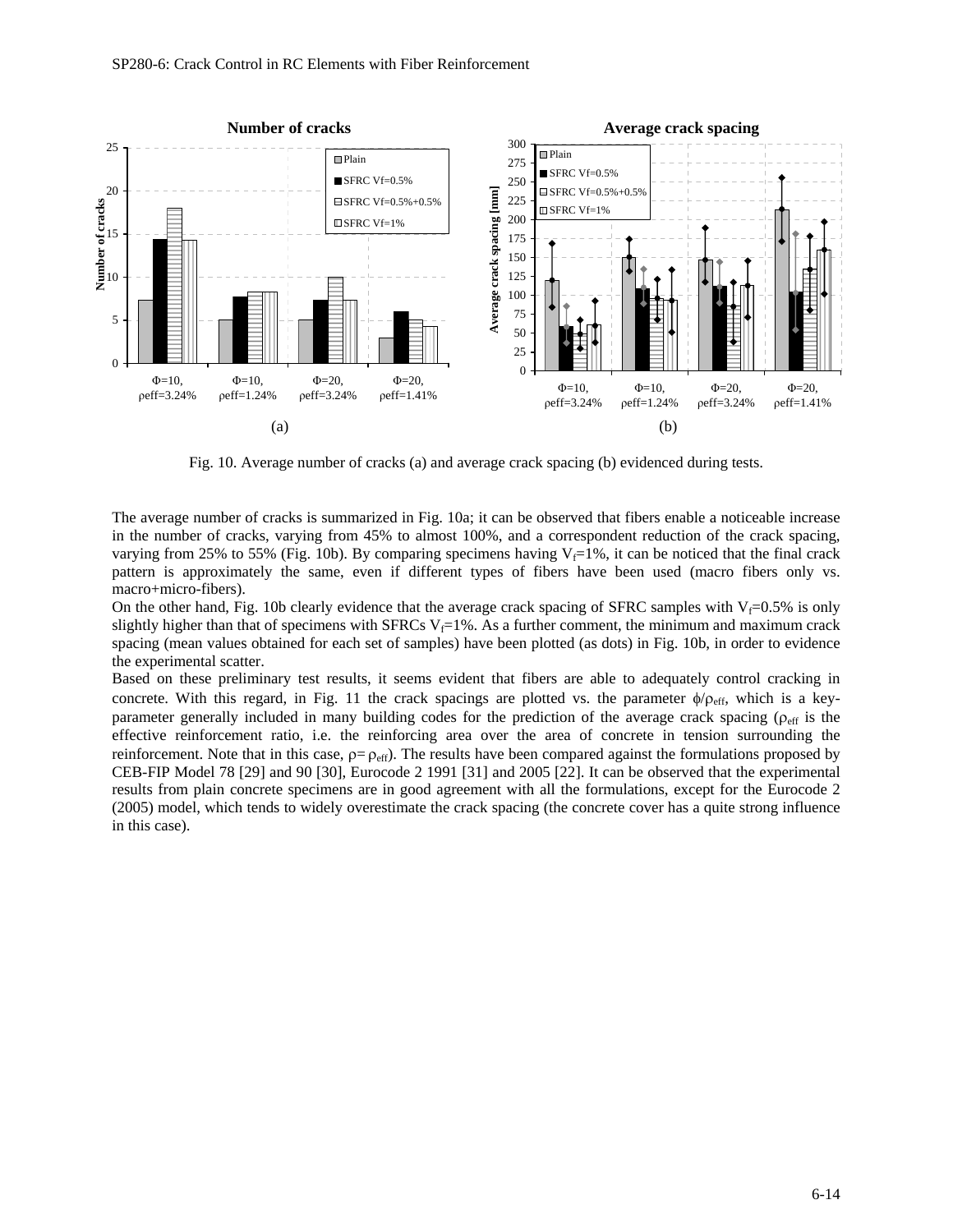

Fig. 11. Average crack spacing vs. the parameter  $\phi/\rho_{\text{eff}}$ : comparison of the test results with some formulations proposed by standards.

Since several formulations available in literature predict the crack spacing (for classical reinforced concrete members) through a simple linear relationship depending on the parameter  $\phi/\rho_{eff}$ , the dispersion of results has been evaluated with the linear coefficient of correlation  $R^2$  that resulted equal to 0.89 for the control samples, 0.87 for specimens SFRC 1%M and 0.97 for 0.5%M+0.5%m samples. On the other hand,  $R^2$  drops down to 0.35 in case of batch with  $V_f=0.5%$ . In fact, for this lower fiber content, an unexpected behavior was evidenced by specimens having higher  $\phi/\rho_{\text{eff}}$  since the average crack spacing decreased.

#### CONCLUDING REMARKS

In the present paper, an experimental research work finalized to study cracking behavior of SFRC tensile members is presented. A series of 52 tension tests (tension tie tests) have been carried out at the University of Brescia as a part of a significant and broad experimental program between the Universities of Brescia (Italy) and Toronto (Canada), aiming at diffusely investigating the cracking process in reinforced concrete members with the addition of different contents and typologies of fibers.

Based on the results above mentioned, the following main conclusions might be drawn:

- FRC diffusely influences the behavior of tension-ties at Serviceability Limit States, by reducing crack width and determining a crack patterns with narrower and closely spaced cracks;

- FRC stiffens the post-cracking response of RC members, diminishing the deflections of the structures. This is also a key-point for SLS design purposes;

- mixing micro and macro fibers enhances micro-cracking control, as also depicted by notched beam tests, which show fairly higher values of residual post-cracking stresses;

- with higher reinforcement ratios, which determine narrower cracks with respect to lower reinforcement ratios, the adoption of micro fibers (in addition to macro-fibers) is slightly more effective as they are especially efficient at early-cracking stages;

- for the same type of fibers (macro),  $V_f=1\%$  does not result significantly more efficient than  $V_f=0.5\%$  in terms of crack spacing, especially for high reinforcement ratios. This is also due to fairly similar fracture properties;

- since the loss of durability could be significant for the life cycle cost (LCC), although a cost analysis was not performed herein, results clearly show that fiber reinforcement can enhance durability and, therefore, reduce LCC.

Further studies have to be planned and performed for better understanding the relationship between FRC toughness and reinforcement ratio and for coming up with an analytical model that could reproduce the crack spacing and tension stiffening effect in members with a broad variety of fiber contents and typologies, with special emphasis on the progression of the cracking phenomenon, which seems to be crucial in FRC elements. Moreover, more research should be devoted to the definition of a possible maximum fiber content, beyond which no improvement in the cracking process can be seen; this dosage would certainly depend on the concrete matrix.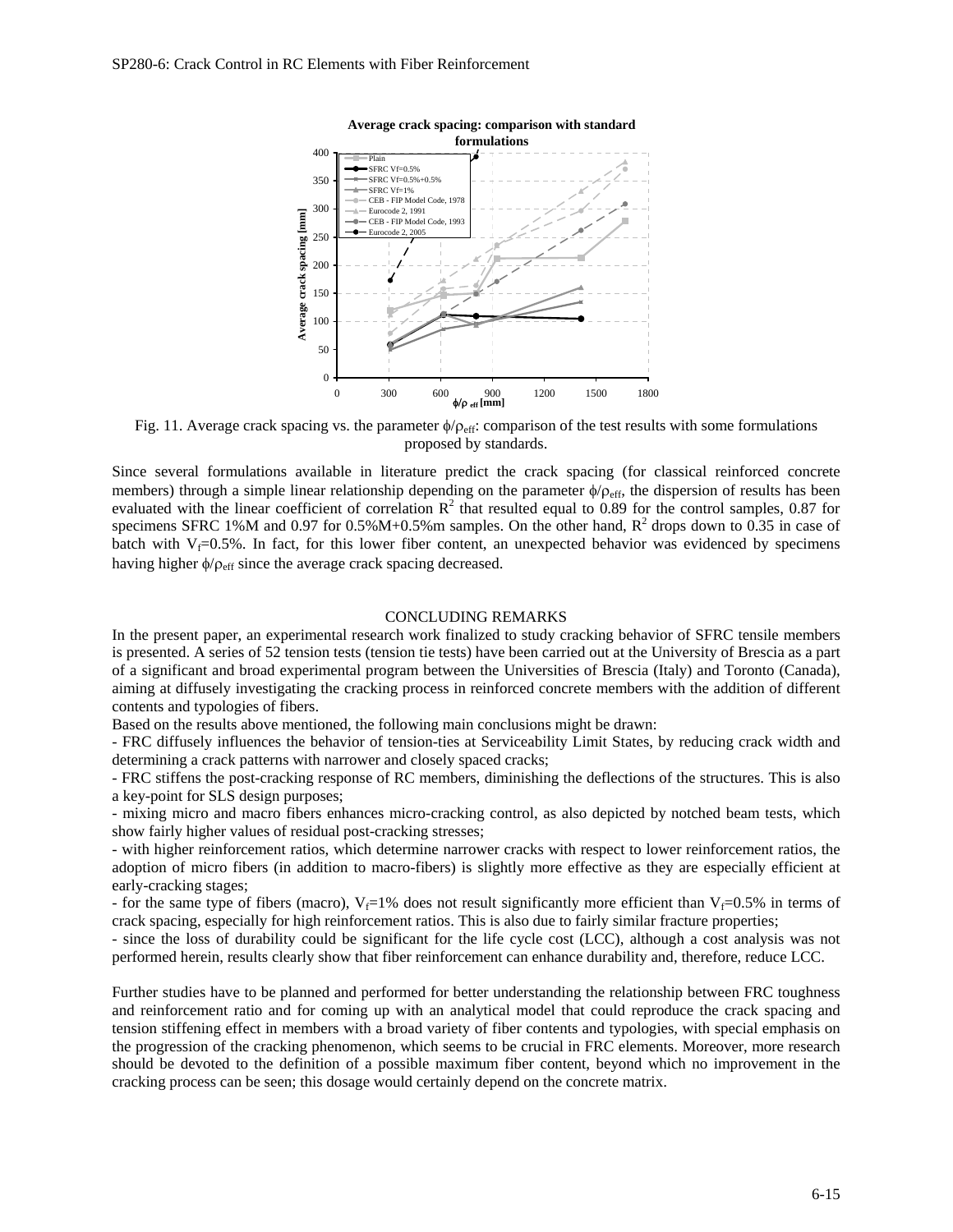# ACKNOWLEDGMENTS

A special acknowledgment goes to M.Sc. Eng. Matteo Campanelli and Emanuele Maffetti, to students Marco Franceschini, Matteo Romelli and Daniel Sandoval Peña, and to the technician Mr. Andrea Delbarba for their valuable work in performing the tests and in the data processing. The Authors are also grateful to Alfa Acciai SpA (Brescia, Italy) for its valuable support in supplying all rebars for the experimental program.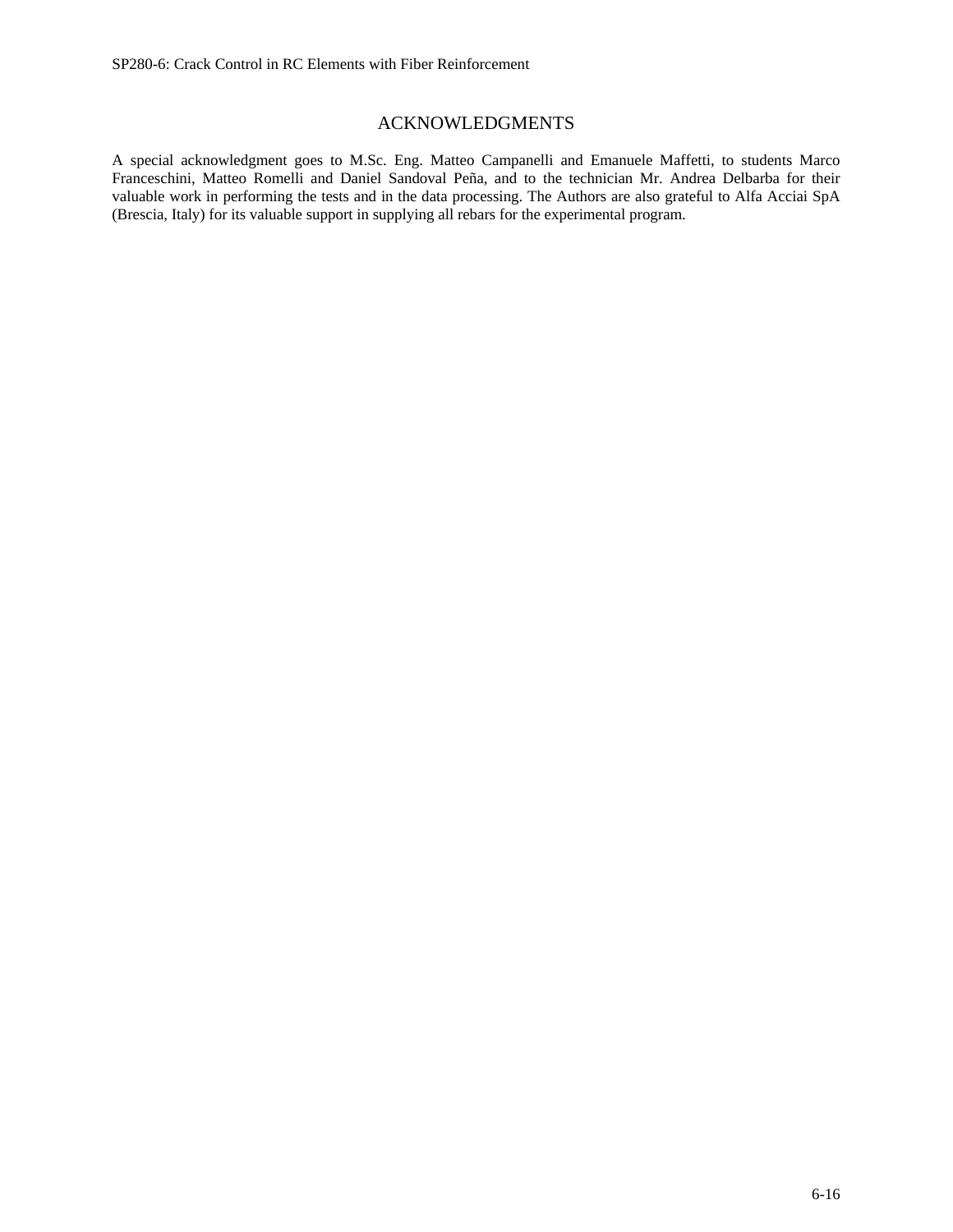# REFERENCES

[1] Banthia, N., and Bhargava, A., 2007, "Permeability of Stressed Concrete and role of Fiber Reinforcement", *ACI Materials Journal*, V. 104, No. 1, pp. 70-76.

[2] Cairns, J., Plizzari, G.A., Du, Y., Law, D.W., and Franzoni, C., 2005, "Mechanical Properties of Corrosion-Damaged Reinforcement", *ACI Materials Journal* , V. 102, No 4, pp. 256-264.

[3] Giuriani, E., and Gelfi, P., 1982, "Legami momenti-curvature locali di travi in cemento armato in presenza di taglio. Indagine sperimentale col Moiré", *Proceedings of the X Italian Conference A.I.A.S,* Arcavacata di Rende, Cosenza, 22-25 Settembre (in Italian).

[4] Crespi, M., Giuriani, E., and Tancon, D., 1987, "Fessurazione e durabilità delle opere di difesa idrogeologica in calcestruzzo armato", Quaderni di ricerca No.8, Regione Veneto, Dipartimento Foreste, Centro Sperimentale Valanghe e difesa idrogeologica (in Italian).

[ 5 ] Mörsch, E., 1908, "Concrete-Steel Construction", McGraw-Hill, New York (English translation by E.P. Goodrich).

[6] Collins, M.P., and Mitchell, D., 1997, "Prestressed Concrete Structures", Response Publication, Toronto and Montreal, Canada, 766 pp.

[7] Beeby, A. W., 1971, "The prediction of Cracking in Reinforced Concrete Members", PhD Thesis, University of London.

[8] Beeby, A. W., and Scott, R. H, 2005, "Cracking and deformation of axially reinforced members subjected to pure tension", *Magazine of Concrete Research*, 57, No.10, Dec., pp. 611-621.

[9] Model Code 2010, "First Complete Draft", *fib bulletins 55 and 56*, ISBN 978-2-88394-095-6 and ISBN 978-2- 88394-096-3.

[10] ACI Committee 544, 1999, "Design considerations for steel Fiber Reinforced Concrete", *ACI 544.4R-88, American Concrete Institute*, ACI Farmington Hills, MI.

[11] Di Prisco, M., Felicetti, R., and Plizzari, G.A. (eds.), 2004, "Fiber-Reinforced Concrete", *BEFIB 2004*, Bagneux, France, RILEM Publications S.A.R.L., PRO39.

[12] Gettu, R. (ed.), 2008, "Fiber Reinforced Concrete: Design and Applications", *BEFIB 2008*, Bagneux, France, RILEM Publications S.A.R.L., PRO60.

[13] Plizzari, G. A., 1999, "Bond and splitting crack development in normal and high strength fiber reinforced concrete", *Proceedings of 13th ASCE Engineering Mechanics Division Conference*, N. P. Jones and R. G. Ghanemed. The Johns Hopkins University, 13-16 June (Available on CD).

[14] Meda, A., Minelli, F., and Plizzari, G.A., 2007, "On the flexural behavior of fiber reinforced concrete beams", *Proceedings of the Fib Symposium "Concrete Structures-Stimulators Of Development"*, Dubrovnik, Croatia, 20-23 May 2007, Radič J. (eds.), pp. 283-290.

[15] Mitchell, D., and Abrishami, H. H., 1996, "Influence of steel fibers on tension stiffening", *ACI structural journal*, No.93-S67, November-December, pp. 703-710.

[16] Bischoff, P.H., and Fields, K., 2004, "Tension stiffening and cracking of high strength reinforced concrete tension members", *ACI structural journal,* No. 101-S44, July-August, pp. 447-456.

[17] Bischoff, P.H., 2001, "Effect of shrinkage on tension stiffening and cracking in reinforced concrete", *Canadian Journal of Civil Engineering*, V. 28, No.3, pp. 363-374.

[18] Bischoff, P.H., 2003, "Tension stiffening and cracking of steel fiber reinforced concrete", *Journal of Material in Civil Engineering*, V. 15, No.2, pp.174-182.

[19] Noghabai, K., 1998, "Effect of tension softening on the performance of concrete structures. Experimental, analytical and computational studies", Doctoral Thesis, Div. of Structural Engineering, Lulea University of Technology, 186 pp.

[20] Bigaj, A.J., 1999, "Structural dependence of rotation capacity of plastic hinges in RC beams and slabs", Ph.D Thesis, Delft University of Technology, The Netherlands.

[21] Giuriani, E., Plizzari, G.A., and Schumm, C., 1991, "Role of stirrups and residual tensile strength of cracker concrete on bond", *ASCE Journal of Structural Engineering*, V.117, No.1, pp.1-18.

[22] Eurocode 2 EN 1992-1-1, 2005, "Design of Concrete Structures, General rules and rules for buildings".

[ 23 ] Shah, S.P., and Kuder, K.G., 2004, "Hybrid and High-Performance Fiber-Reinforced Cementitious Composites." *Proceedings of the International Workshop Fiber Reinforced Concrete From Theory to Practice*, Bergamo, Italy, Sept.24-25, pp. 83-92.